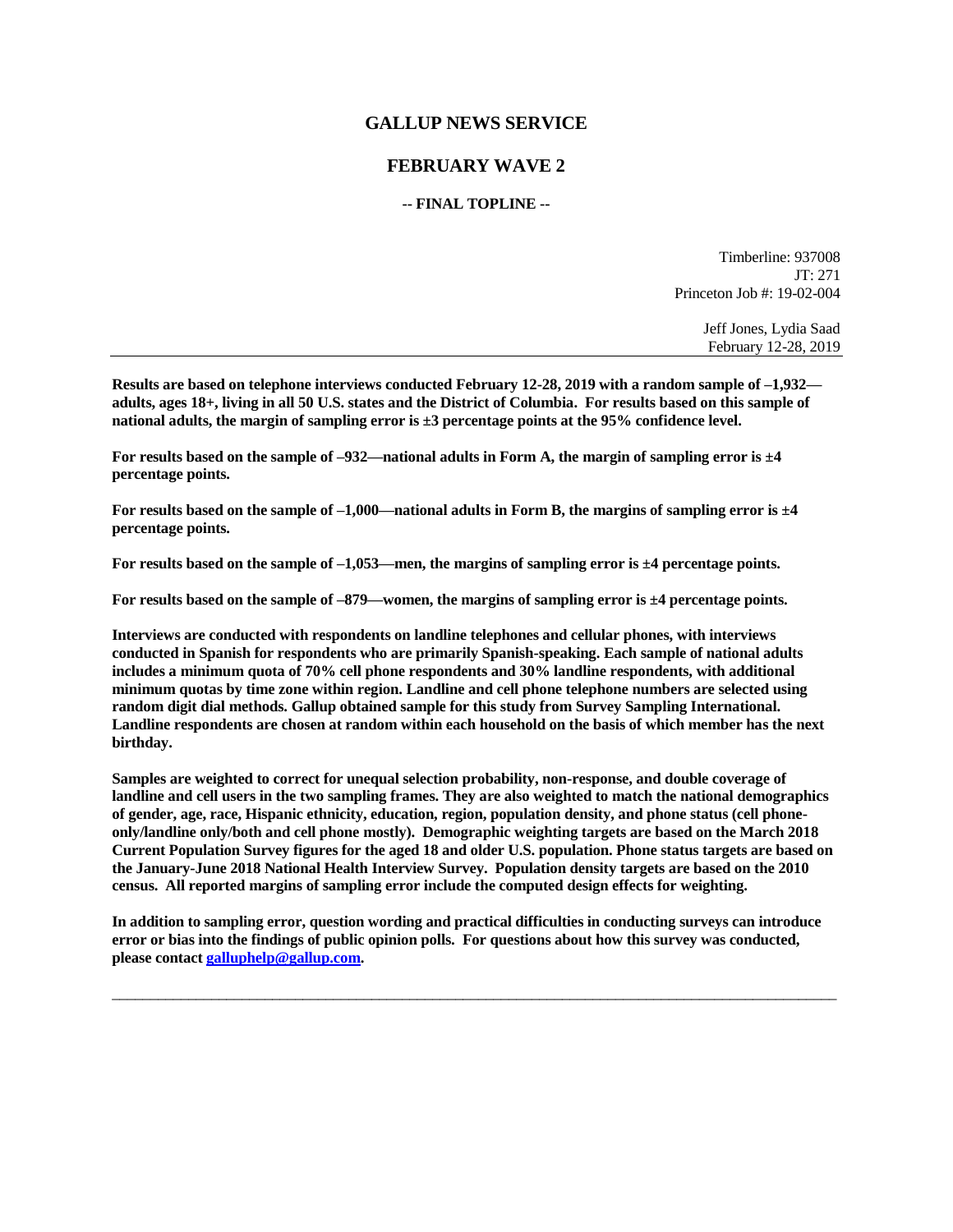Thinking about sexual harassment,

9. In terms of the number of women who face sexual harassment in the workplace, would you say sexual harassment these days is - [ROTATED: a major problem (or) a minor problem]?

|                        | Major<br>problem | Minor<br>problem | Not a problem<br>(vol.) | N <sub>0</sub><br>opinion |
|------------------------|------------------|------------------|-------------------------|---------------------------|
| <b>National adults</b> |                  |                  |                         |                           |
| 2019 Feb 12-28         | 62               | 35               | *                       | 3                         |
| 2017 Oct 30-31 ^       | 69               | 26               | 1                       | 4                         |
| 1998 Mar 20-22         | 50               | 43               | 1                       | 6                         |
| Women                  |                  |                  |                         |                           |
| 2019 Feb 12-28         | 70               | 26               | $\ast$                  | 3                         |
| 2017 Oct 30-31 ^       | 73               | 23               | 1                       | 3                         |
| 1998 Mar 20-22         | 55               | 40               | 1                       | $\overline{4}$            |
| Men                    |                  |                  |                         |                           |
| 2019 Feb 12-28         | 53               | 43               | *                       | $\overline{4}$            |
| 2017 Oct 30-31 ^       | 66               | 28               | 1                       | 5                         |
| 1998 Mar 20-22         | 45               | 47               | 1<br>T                  | 8                         |

^ Asked on Gallup tracking survey

10. Do you think that people in the workplace are too sensitive or not sensitive enough to the problem of sexual harassment?

|                        | Too<br>sensitive | Not sensitive<br>enough | About right<br>(vol.) | N <sub>0</sub><br>opinion |
|------------------------|------------------|-------------------------|-----------------------|---------------------------|
| <b>National adults</b> |                  |                         |                       |                           |
| 2019 Feb 12-28         | 39               | 54                      | 3                     | 4                         |
| 2017 Oct 30-31 ^       | 30               | 59                      | 3                     | 8                         |
| 1998 Mar 20-22         | 53               | 37                      | $\overline{4}$        | 6                         |
| Women                  |                  |                         |                       |                           |
| 2019 Feb 12-28         | 33               | 61                      | 2                     | 4                         |
| 2017 Oct 30-31 ^       | 28               | 63                      | 2                     | 6                         |
| 1998 Mar 20-22         | 48               | 40                      | 5                     | 7                         |
| Men                    |                  |                         |                       |                           |
| 2019 Feb 12-28         | 45               | 46                      | 4                     | 4                         |
| 2017 Oct 30-31 ^       | 33               | 54                      | $\overline{4}$        | 9                         |
| 1998 Mar 20-22         | 59               | 32                      | 4                     | 5                         |

^ Asked on Gallup tracking survey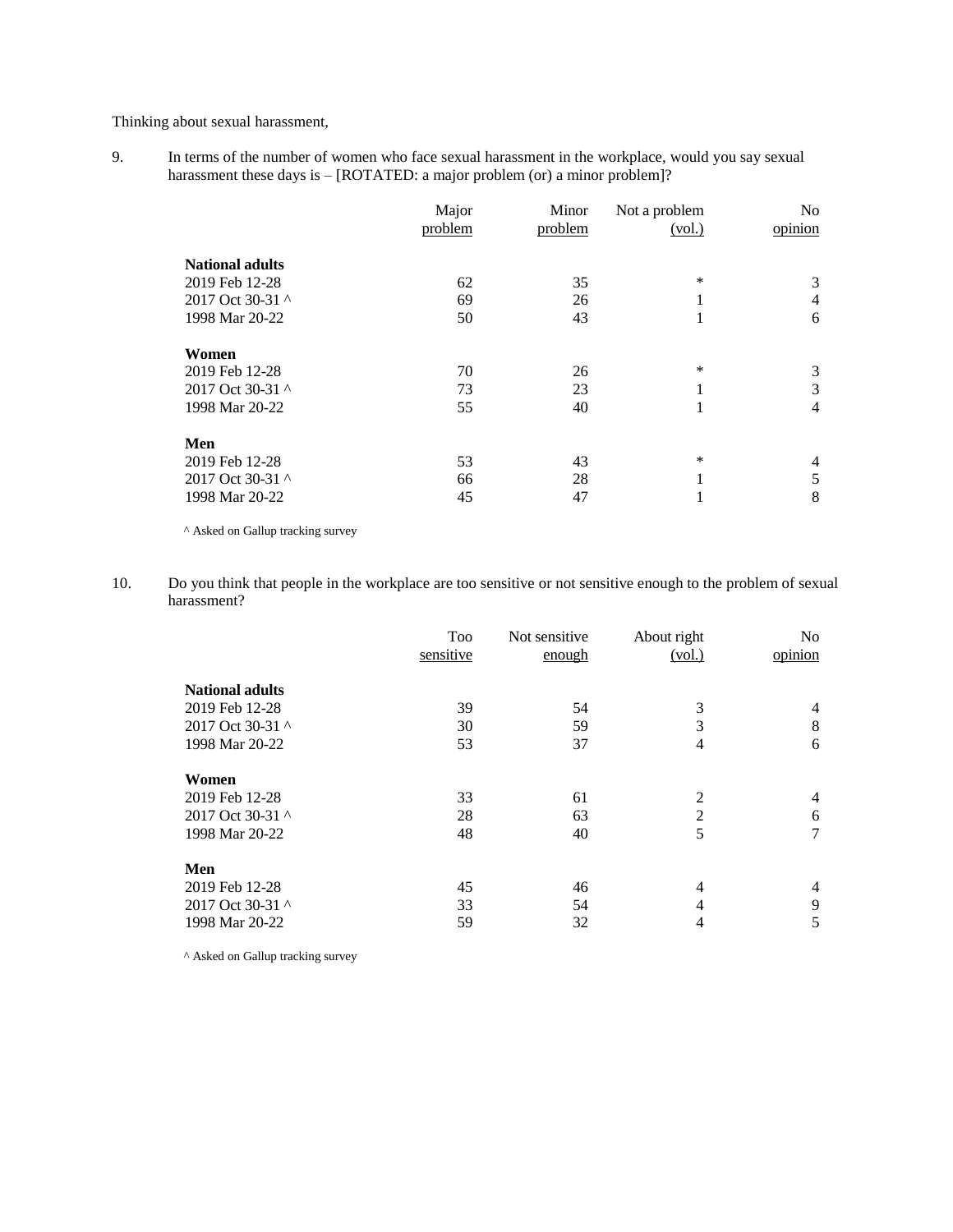11. Have you ever been a victim of sexual harassment?

|                        | Yes | No  | No opinion |
|------------------------|-----|-----|------------|
| <b>National adults</b> |     |     |            |
| 2019 Feb 12-28         | 30  | 70  | $\ast$     |
| 2017 Oct 30-31         | 27  | 73  | 1          |
| 1993 Mar 17-18         | 19  | 81  |            |
| Women                  |     |     |            |
|                        |     |     | $\ast$     |
| 2019 Feb 12-28         | 48  | 52  |            |
| 2017 Oct 30-31         | 42  | 57  | 1          |
| 1993 Mar 17-18         | n/a | n/a | n/a        |
| Men                    |     |     |            |
| 2019 Feb 12-28         | 12  | 88  |            |
| 2017 Oct 30-31         | 11  | 89  |            |
| 1993 Mar 17-18         | n/a | n/a | n/a        |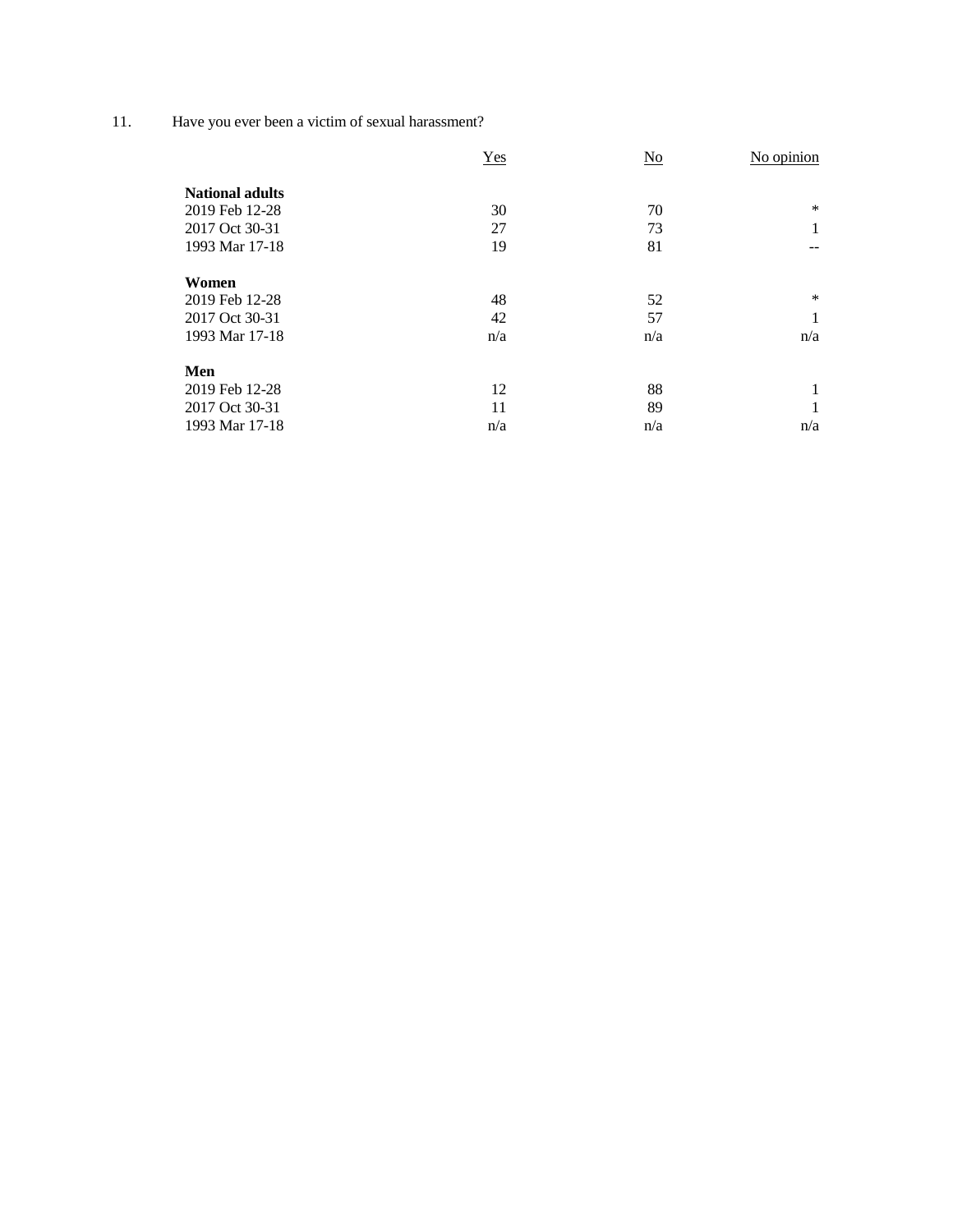# **GALLUP NEWS SERVICE February 2019 Wave 2 Public Release Data**

#### **QN9: Sexual harassment problem BY Total + Gender + Race I + Age + Education + Party I.D. + Ideology**

|                             |              | Gender |      |        | Race I |                 | Age   |       |       | Education |         |            |            | Party I.D.  |          | Ideology    |          |         |
|-----------------------------|--------------|--------|------|--------|--------|-----------------|-------|-------|-------|-----------|---------|------------|------------|-------------|----------|-------------|----------|---------|
|                             |              |        |      |        |        |                 |       |       |       | College   | Some    | HS Grad or |            |             |          | Conservativ |          |         |
|                             |              | Total  | Male | Female | White  | Non-white       | 18-34 | 35-54 | $55+$ | Grad      | College | Less       | Republican | Independent | Democrat |             | Moderate | Liberal |
| Total                       | Unweighted n | 1932   | 1053 | 879    | 1421   | 465             | 363   | 556   | 988   | 866       | 671     | 382        | 613        | 729         | 557      | 766         | 632      | 477     |
|                             | Weighted n   | 1932   | 962  | 970    | 1284   | 618             | 534   | 652   | 725   | 635       | 561     | 728        | 578        | 741         | 581      | 725         | 628      | 513     |
| A major problem (or),       |              | 1190   | 507  | 683    | 703    | 467             | 374   | 362   | 442   | 385       | 345     | 454        | 227        | 473         | 467      | 322         | 398      | 421     |
|                             |              | 62%    | 53%  | 70%    | 55%    | 76%             | 70%   | 56%   | 61%   | 61%       | 61%     | 62%        | 39%        | 64%         | 80%      | 44%         | 63%      | 82%     |
| A minor problem (or),       |              | 673    | 417  | 257    | 529    | 137             | 149   | 261   | 257   | 232       | 194     | 246        | 322        | 237         | 106      | 370         | 209      | 83      |
|                             |              | 35%    | 43%  | 26%    | 41%    | 22%             | 28%   | 40%   | 35%   | 37%       | 35%     | 34%        | 56%        | 32%         | 18%      | 51%         | 33%      | 16%     |
| Not a problem at all (vol.) |              | 9      |      |        | ĥ      |                 |       |       |       |           |         |            |            | 5 -         |          |             |          |         |
|                             |              | 0%     | 0%   | 0%     | 0%     | 1%              | 0%    | 0%    | 1%    | 0%        | 1%      | 0%         | 1%         | $1% -$      |          | 1%          | 0%       | 1%      |
| (DK)/(Refused)              |              | 59     | 34   | 25     | 46     | 10 <sup>°</sup> |       | 26    | 22    | 15        | 18      | 27         | 24         | 26          | 8        | 28          | 18       |         |
|                             |              | 3%     | 4%   | 3%     | 4%     | 2%              | 2%    | 4%    | 3%    | 2%        | 3%      | 4%         | 4%         | 3%          | 1%       | 4%          | 3%       | 1%      |

| <b>GALLUP NEWS SERVICE</b> |  |  |  |  |  |  |  |  |  |  |  |  |
|----------------------------|--|--|--|--|--|--|--|--|--|--|--|--|
| February 2019 Wave 2       |  |  |  |  |  |  |  |  |  |  |  |  |
| <b>Public Release Data</b> |  |  |  |  |  |  |  |  |  |  |  |  |

| QN10: Too sensitive or not sensitive enough to the problem of sexual harassment BY Total + Gender + Race I + Age + Education + Party I.D. + Ideology |              |       |        |        |        |           |       |           |       |                 |                 |                    |     |                                 |     |             |          |         |
|------------------------------------------------------------------------------------------------------------------------------------------------------|--------------|-------|--------|--------|--------|-----------|-------|-----------|-------|-----------------|-----------------|--------------------|-----|---------------------------------|-----|-------------|----------|---------|
|                                                                                                                                                      |              |       | Gender |        | Race I |           |       | Age       |       |                 | Education       |                    |     | Party I.D.                      |     |             | Ideology |         |
|                                                                                                                                                      |              | Total | Male   | Female | White  | Non-white | 18-34 | $35 - 54$ | $55+$ | College<br>Grad | Some<br>College | HS Grad or<br>Less |     | Republican Independent Democrat |     | Conservativ | Moderate | Liberal |
| Total                                                                                                                                                | Unweighted n | 1932  | 1053   | 879    | 1421   | 465       | 363   | 556       | 988   | 866             | 671             | 382                | 613 | 729                             | 557 | 766         | 632      | 477     |
|                                                                                                                                                      | Weighted n   | 1932  | 962    | 970    | 1284   | 618       | 534   | 652       | 725   | 635             | 561             | 728                | 578 | 741                             | 581 | 725         | 628      | 513     |
| <b>Too sensitive</b>                                                                                                                                 |              | 761   | 438    | 323    | 547    | 202       | 201   | 266       | 289   | 215             | 229             | 315                | 357 | 275                             | 115 | 410         | 237      | 94      |
|                                                                                                                                                      |              | 39%   | 45%    | 33%    | 43%    | 33%       | 38%   | 41%       | 40%   | 34%             | 41%             | 43%                | 62% | 37%                             | 20% | 57%         | 38%      | 18%     |
| Not sensitive enough                                                                                                                                 |              | 1034  | 447    | 587    | 643    | 376       | 303   | 332       | 385   | 370             | 303             | 357                | 179 | 408                             | 432 | 263         | 355      | 381     |
|                                                                                                                                                      |              | 54%   | 46%    | 61%    | 50%    | 61%       | 57%   | 51%       | 53%   | 58%             | 54%             | 49%                | 31% | 55%                             | 74% | 36%         | 57%      | 74%     |
| About right (vol.)                                                                                                                                   |              | 60    | 38     | 22     | 47     | 12        |       | 28        | 21    | 25              | 16              | 19                 | 23  | 23                              | 14  | 25          | 18       | 16      |
|                                                                                                                                                      |              | 3%    | 4%     | 2%     | 4%     | 2%        | 2%    | 4%        | 3%    | 4%              | 3%              | 3%                 | 4%  | 3%                              | 2%  | 3%          | 3%       | 3%      |
| (DK)/(Refused)                                                                                                                                       |              | 78    | 40     | 37     | 48     | 28        | 19    | 26        | 31    | 25              | 14              | 38                 | 19  | 36                              | 20  | 28          | 18       | 23      |
|                                                                                                                                                      |              | 4%    | 4%     | 4%     | 4%     | 5%        | 4%    | 4%        | 4%    | 4%              | 2%              | 5%                 | 3%  | 5%                              | 4%  | 4%          | 3%       | 4%      |